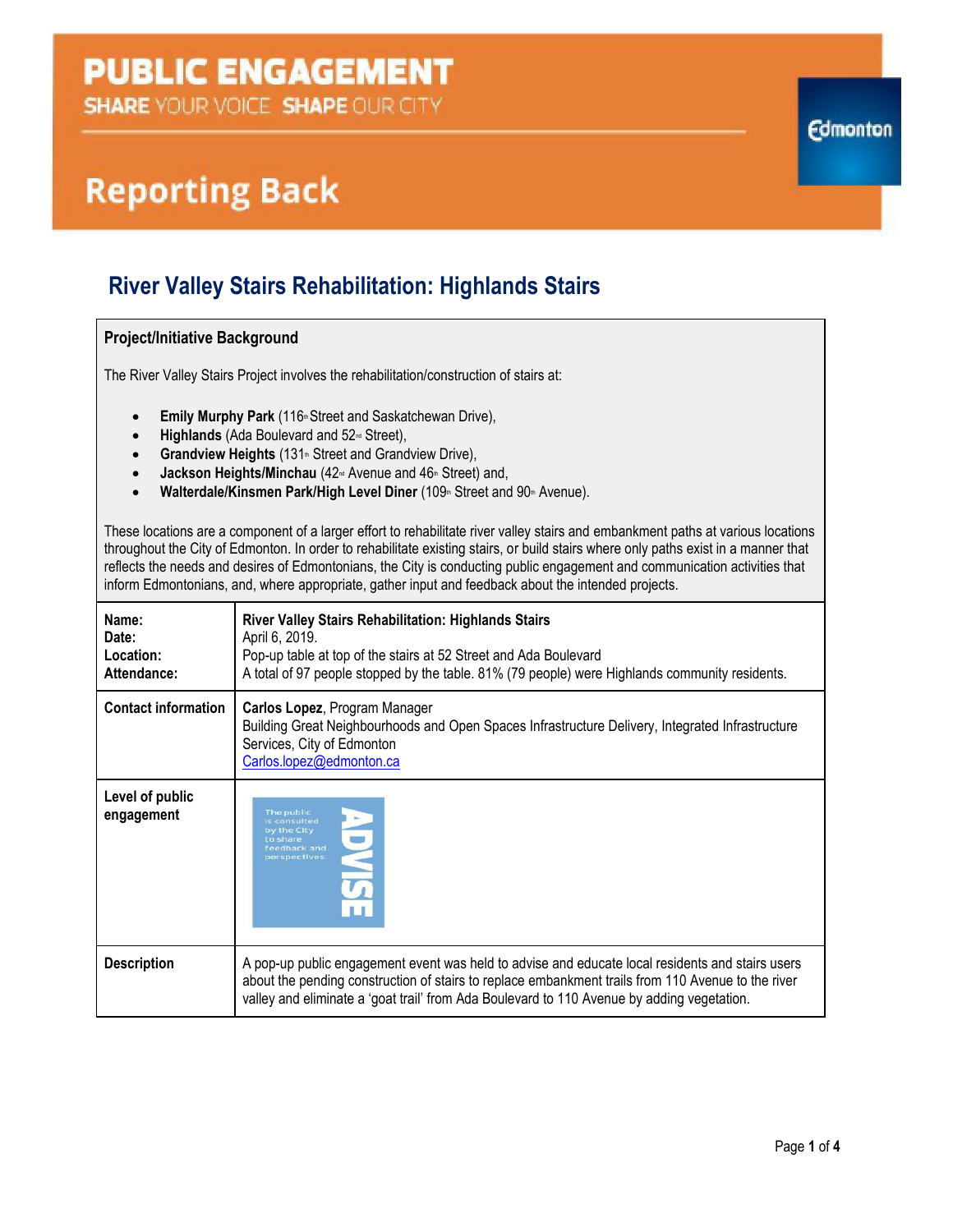#### **1. Executive Summary**

The Highlands embankment path leading to and from the river valley is steep. Users of the trail have difficulty traversing it due to the grade and lack of handrails. Several informal paths have also developed in this area as users have sought alternative ways to reach the lower trails. This project is at the construction phase. A pop-up event was held April 6, 2019 to inform audiences of the stairs design and construction plan.

#### **Audiences**

- 1. Stairs, parks and river valley users.
- 2. Highland community residents and neighbourhood businesses such as the Highlands Golf Club.
- 3. Other Edmontonians who may use the stairs now or at some future point.

#### **Key findings**

The vast majority of participants (94%) were supportive of the Highland Stairs project. However, many people wanted to see accommodation for people on bicycles, by either providing a ramp or incorporating a bicycle trail into rehabilitation planning. Those were opposed felt the trail should be left in placed to accommodate bicycles, strollers, wheelchairs, etc.

#### **2. Engagement Techniques**

A pop-up table was set up at the top of the stairs at 52 Street and Ada Boulevard from 10 am to 4 pm. Those who stopped at the table were briefed on the work to be done using a display board as a visual aid. Questions or comments were noted and their level of support for the project was assessed.

#### **3. What Was Said?**

In addition to an indication of their support for the project, a total of 53 people provided a comment regarding the design plan. Verbatim input included:

- There should be access for baby strollers and bicycles at the junctions of the stairs and the existing trail.
- Ensure there is access during construction for the residents at the end of the 110 Avenue driveway to allow for septic tank and maintenance trucks.
- I like the idea but what will be done about path erosion at the bottom end of the stairs?
- What about goat trailers? Where will we go?
- What disruptions will there be?
- Will there still be access to roadway under stairs and down to river valley for cyclists, baby carriages, and stairs? (10 people)
- Will trail be upgraded?
- Will erosion at the bottom by the path by the river be dealt with?
- Build stairs at the top of the goat path.
- The road needs to be upgraded.
- More garbage cans should be added along the trails.
- A ramp for bikes is required (10 people) … need to be wide enough.
- Wheelchair access preferred so the path should stay.
- Excellent … especially the lower section as it is dangerous in spring/winter conditions.
- Stairs are needed especially in the lower section.
- Exercise bike riders should also have to use the stairs.
- Love it! Great idea!
- Very supportive.
- Single use plastic bottles at these events are a no. You should have vegan snacks.
- Need stairs that are good for strollers, wheelchairs, double strollers.
- The path should be paved for switchbacks … not in support of steep stairs.
- The more of the trail you keep at the bottom, the better. People use it a lot.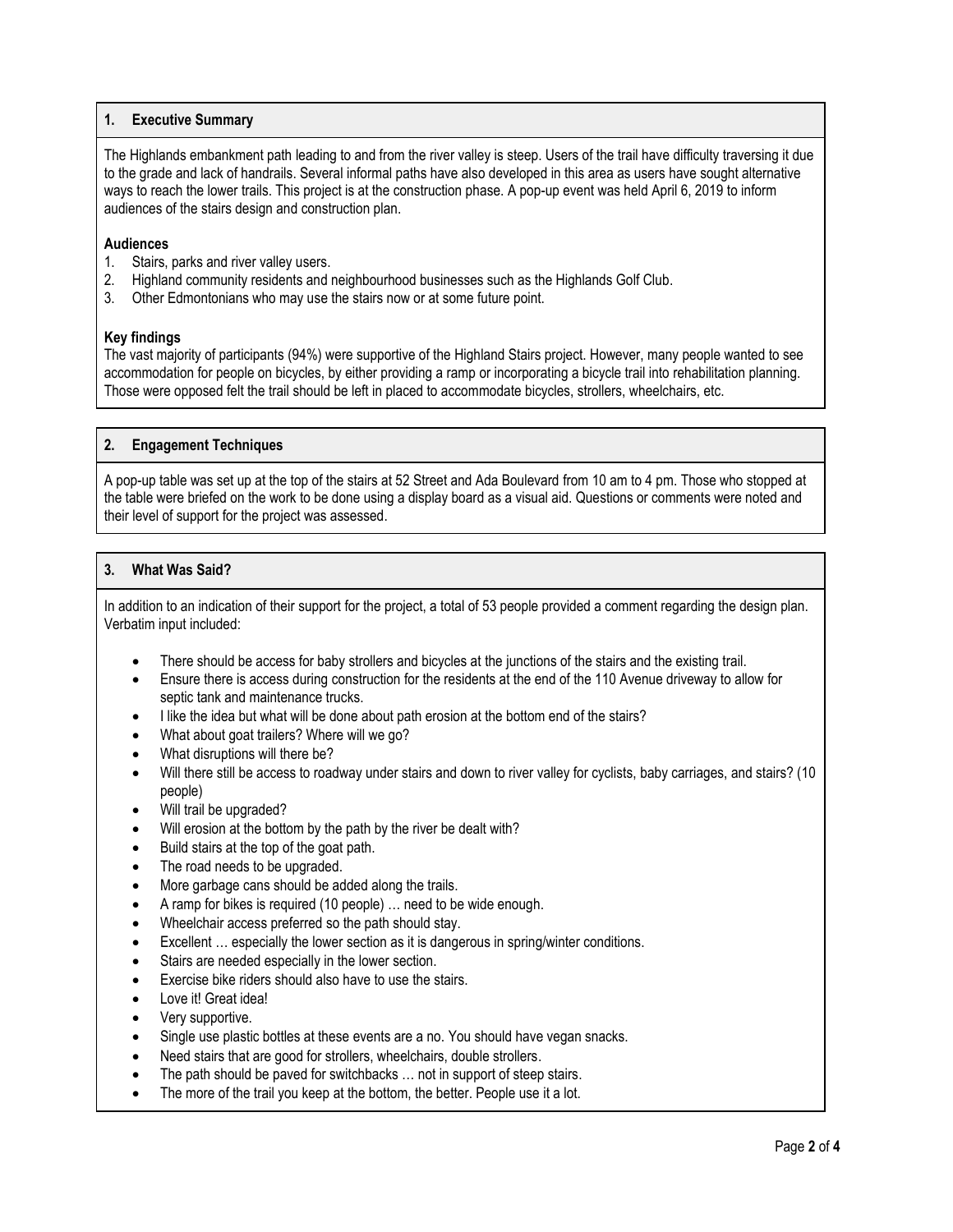- The goat trail from the top that you are covering over is a waste of time. People will still use it and run it over. "I have been using this trail for 55+ years ... since I was a kid."
- Experienced riders don't want to get off their bike.
- You should be collaborating with the EMBA … mountain bike association … because it is a sustainable cycling group. Hopefully the COE includes them in consultations.
- I completely disagree with sidewalks going in on the north side of Ada Boulevard. Please share with the people in charge. Why not on the south side? We understand it is a park but it is a much better location.
- What is the disruption going to be during construction? (8 people)
- Prefer the normal stairs for running. Not the wide and irregular steps at Concordia.
- I certainly think accessibility for people on wheels and parents with strollers should be taken into consideration when planning projects like these. We are mindful of wheelchair access in buildings and it would be good practice to extend that to outdoor spaces. I know it is done with curbs and public parks and the river valley is essentially a big public park.

In order to be true to 'How We Green', I would insist that the City completely ban the use of single use plastic water bottles, starting with City events, and if they need to supply water for an event, only use the large refillable bottles with a pump and educate the public that they need to bring reusable containers. It will only take people forgetting their containers once or twice for it to become a habit.

Also, cookies and snacks that are planet based and not in plastic packaging. A little more work perhaps but the right thing to do. The City has to start leading by example. Animal agriculture is one of the leading causes of climate and environmental destruction. Please watch the documentary 'Cowspiracy' on Netflix and/or read the IPCC report released last year. At two community engagement event in the Highlands the city has hired Fat Franks to supply food and not only are meat hot dogs carcinogenic (Class 1 carcinogen according to the World Health Organization) they are also bad environmentally.

#### **4. What did we hear?**

#### **A. Accommodation of bicycles, strollers and other wheeled devices**

There was considerable support for the project to build in accommodation for bicycles, strollers and other wheeled devices like wheelchairs. It was noted by many people that the existing trail was used heavily by such users and the stairs should not eliminate this type of access to and from the river valley along this route. At a minimum, supporters of this view wanted the stairs to have a bicycle ramp built in.

#### **B. Construction details and need**

There were several questions about when the project would start and end, and how river valley access along the route would be affected during construction. A resident at the bottom of 110 Avenue from Ada Boulevard wanted assurances that important vehicle access (maintenance trucks for the three homes located there) would be allowed during construction.

#### **C. Elimination of the goat trail at the top of the embankment**

While those who participated in the pop-up supported eliminating the goat trail at Ada Boulevard leading into the river valley, many were doubtful that adding vegetation would deter people from doing so. It was suggested by some that construction of stairs that would block trail access for wheeled devices would lead bicyclists to create a new goat trail bypassing the new stairs.

#### **5. How did citizen input affect the project/initiative with this engagement?**

Input helped determine that the Highland Stairs construction plan was supported by the vast majority of people but that accommodation of wheeled devices particularly bicycles remains a concern. It also emphasized the need to provide more information to residents and users prior to construction about how access to the river valley along this route will be impacted